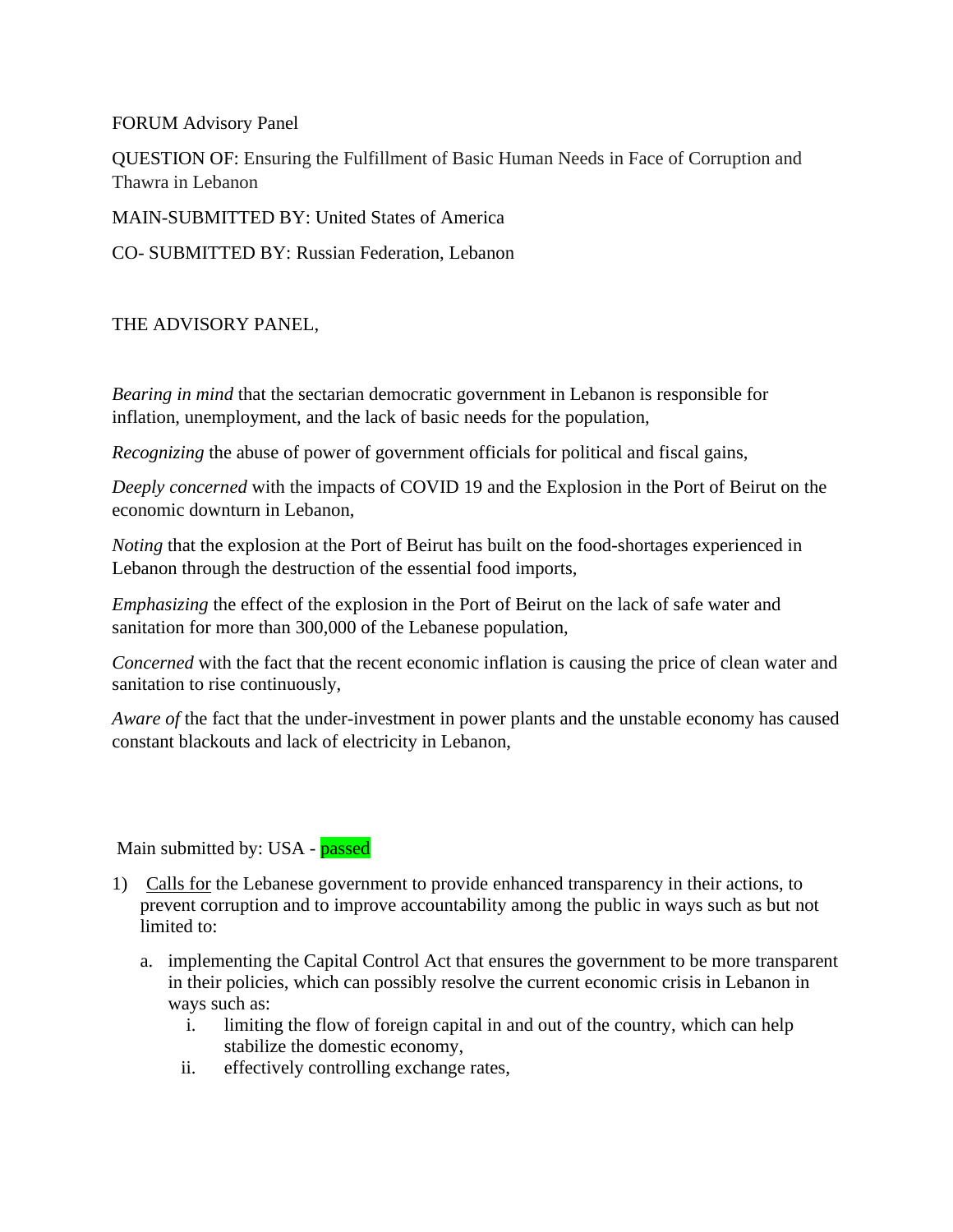- iii. building more trust in domestic economic policies, which would contribute to the improvement in the control of capital,
- b. enhancing the public's access to information to fight against corruption and to prevent riots that can hinder the stability of the nation by:
	- i. educating the public with the purpose of providing individuals with the tools to effectively monitor state operations, and public management,
	- ii. enacting laws that allow effective access to public information,
	- iii. strengthening oversight bodies with guarantees of independence,
	- iv. guaranteeing freedom of speech in the media through the safety of journalists who investigate issues relevant to corruption,
	- v. allowing the independence and the diversity of media, which can provide further information to the public
	- vi. encouraging the media and newsletters of Lebanese to handle the government's action every day;

## Main Submitted by: USA - passed

- 2) Requests for financial support from related organizations and from More Economically Developed Countries (MEDCs) in solving water shortages and sanitation in Lebanon in ways such as but not limited to:
	- a. funding and support from relevant international organizations such as The United Nations Children's Fund (UNICEF), UN Water, ARWO (Association of Regional Water Organizations), WEF (Water Environment Federation), and the World bank in ways such as but not limited to:
		- i. developing technologies for using alternative water resources such as rain water and sewage water,
		- ii. building more water storage facilities,
		- iii. Adaptable Program Loan
		- iv. providing fuel, which are essential for gaining water supply from water stations,
	- b. projects to protect the Lebanese, especially vulnerable groups from diseases or harm caused by the lack of water sanitation such as:
		- i. water, Sanitation, Hygiene (WASH) Program by UNICEF to provide better health conditions for children,
		- ii. establishing hospitals within an accessible range of the impoverished that provides complimentary care,
		- iii. sending professionals from the World Health Organization (WHO) and the United Nations Foundation to carry out health check-ups of children and ensure children are receiving essential nutrients for their development,
		- iv. delivering necessities donated by the individuals of member states to the ones in need;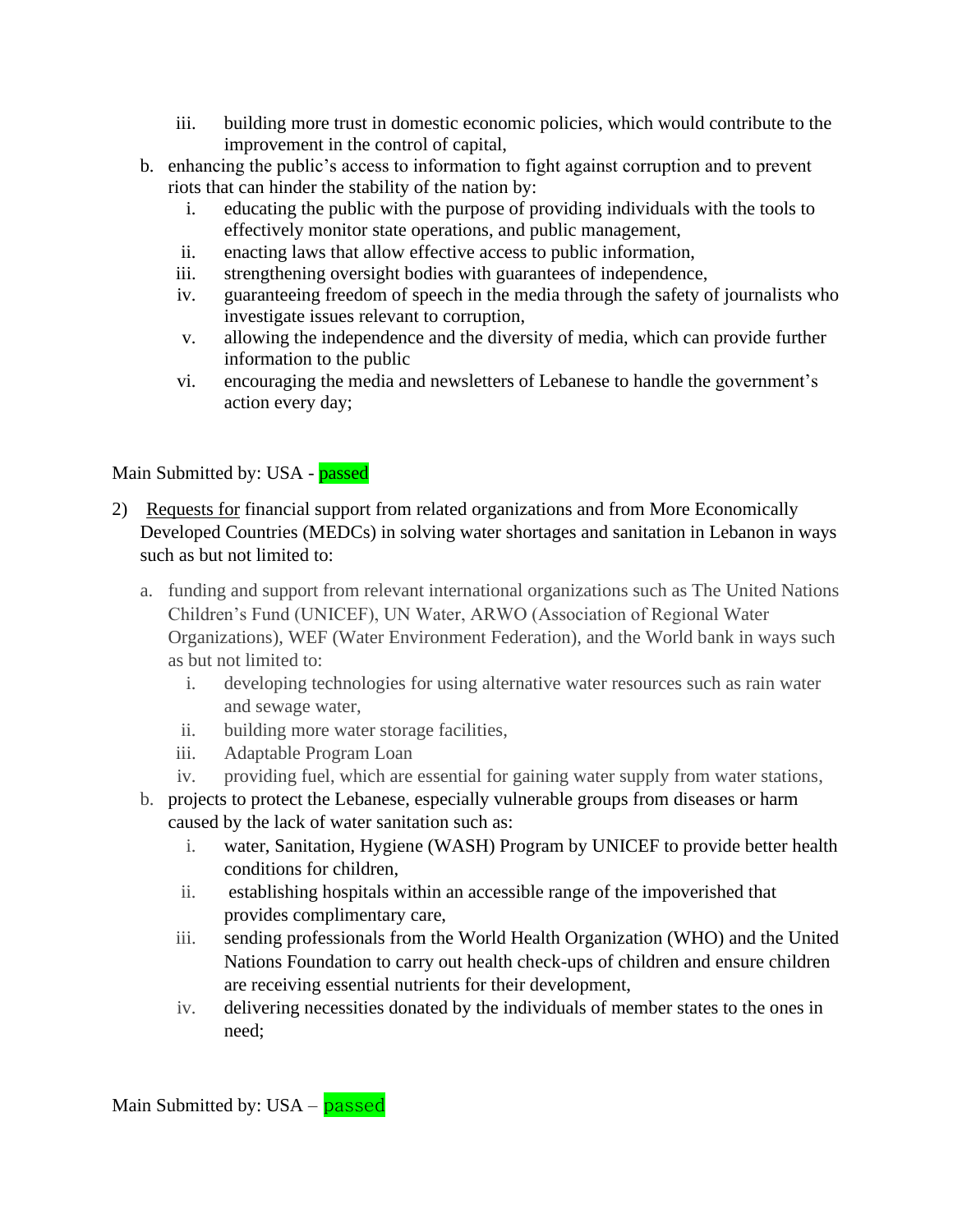- 3) Further requests the Lebanese government enforce actions to resolve famine and food insecurity issues through means such as but not limited to:
	- a. encouraging and aiding the farmers for agriculture by:
		- i. supporting the farmers to be more directly connected to the market for revenue,
		- ii. providing constant donations to promote motivation and to aid the farmers financially regarding their agricultural practices,
		- iii. sending professionals from (MEDCs) to aid the Lebanese farmers by passing down agricultural techniques,
		- iv. funding from the International Fund for Agricultural Development (IFAD),
	- b. relieving the impacts of the explosion of the Port of Beirut that has built on foodshortages experienced in Lebanon through the destruction of the essential food imports by:
		- i. the immediate expansion of Beirut's facilities to increase its emergency capacity to offload humanitarian and economic aid,
		- ii. support from the UN World Food Program through the establishment of temporary grain storage facilities in Beirut
		- iii. asking MEDCs and NGOs to construct more silos or expanding existing silos in other ports;

Main Submitted by: Russia - passed

- 4) Recommends the Lebanese government to initiate actions that can resolve the current issues relevant to electricity shortage in ways such as but not limited to:
	- a. initiating governmental projects in establishing the nation's own, independent electricity company,
		- i. training local professionals with the support of MEDCs and World Organizations,
		- ii. developing technologies that could aid in producing electricity,
	- b. supporting professionals in the field of electricity who have worked for the project with prospective welfare such as:
		- i. UN Health and Life Insurance ensures the medical insurances for workers to conduct the projects during the work period
		- ii. ensuring viable governmental pensions after they retire,
		- iii. Provide them tuition and fees for their children
	- c. rebuilding the contract with Turkish companies or finding another electricity company until the own independent electricity company officially and feasibly become available,
		- i. holding the contract to be longer than 7 years since the project takes more than 71 months,
		- ii. employing proficient technicians from member nations,
	- d. cooperating with experts in relevant fields in utilizing efficient energy sources that can produce electricity such as:
		- i. Solar Power,